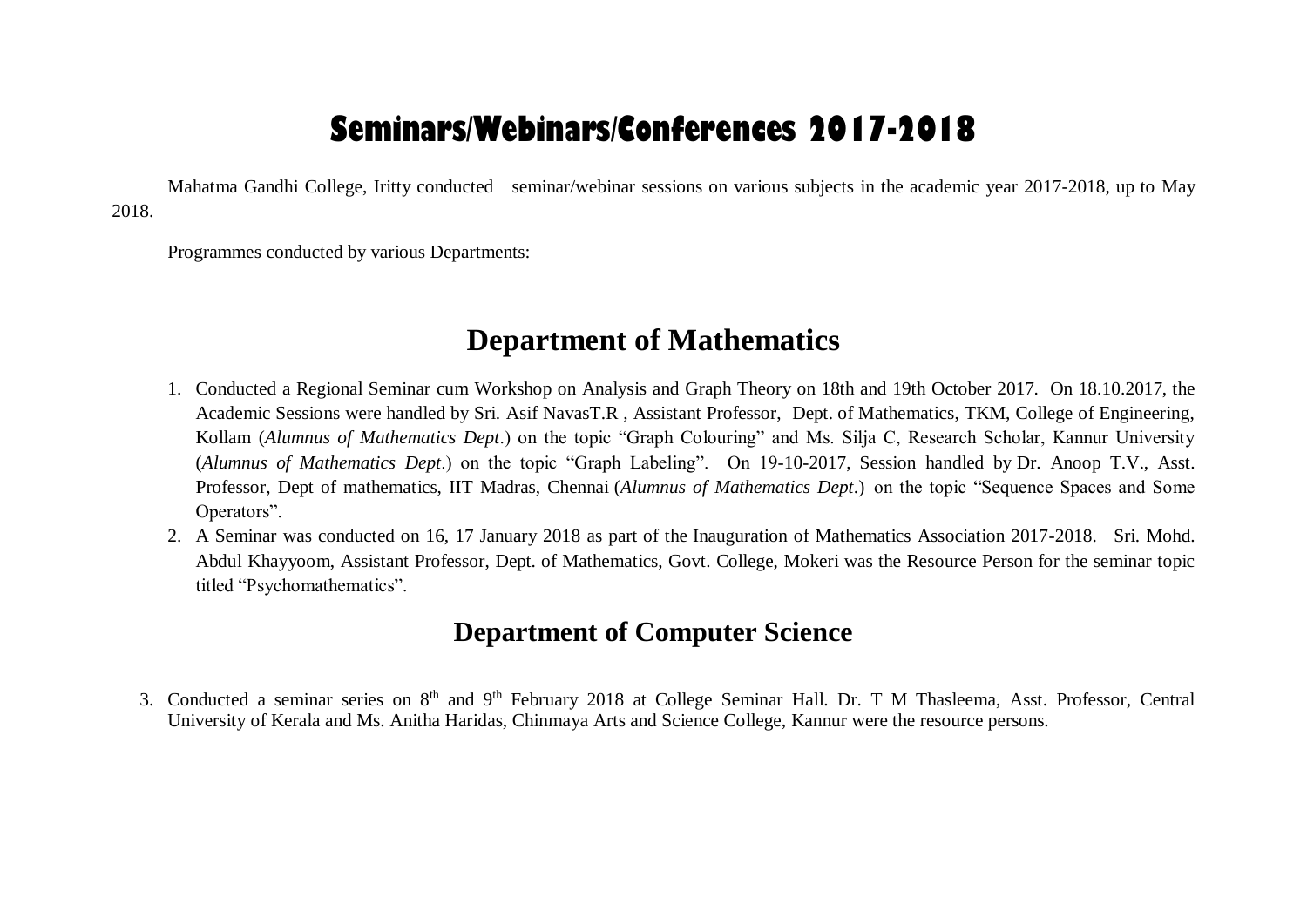





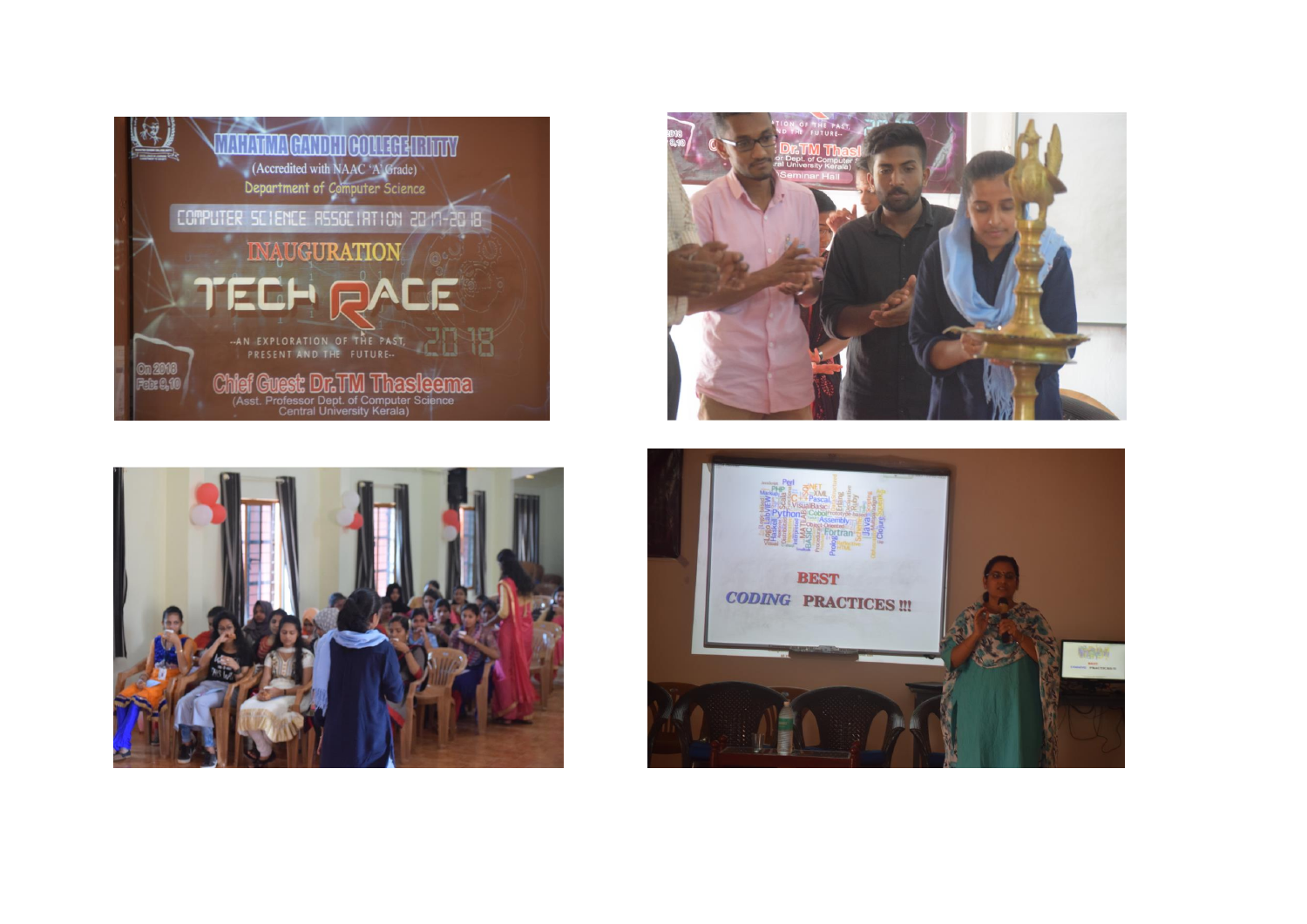

## **Department of Commerce**

- 4. Conducted a seminar on "Banking sector- Yesterday, Today and Tomorrow"on 22-01-2018. Sri.R V Suresh, Regional Manager SBI was the resource person.
- 5. Conducted a seminar on "Trading Derivatives" on 23-01-2018. Dr. Raju G was the resource person.

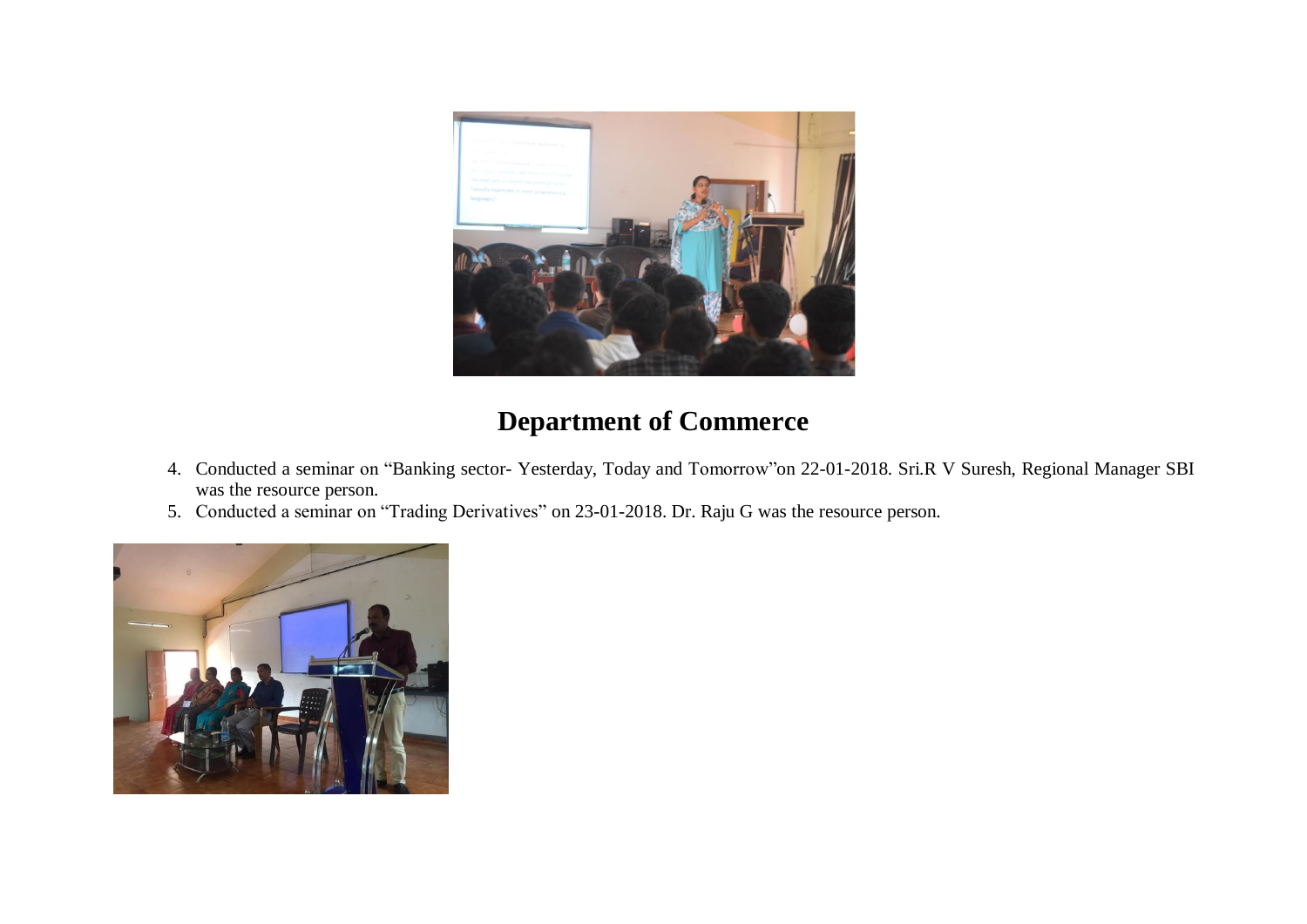

## **Department of Physics**

6. Organized as talk on "Experience as a scholar" on 6-6-2017 by Dr.Anjali John K (Postdoc Fellow Max Plank University, Germany)